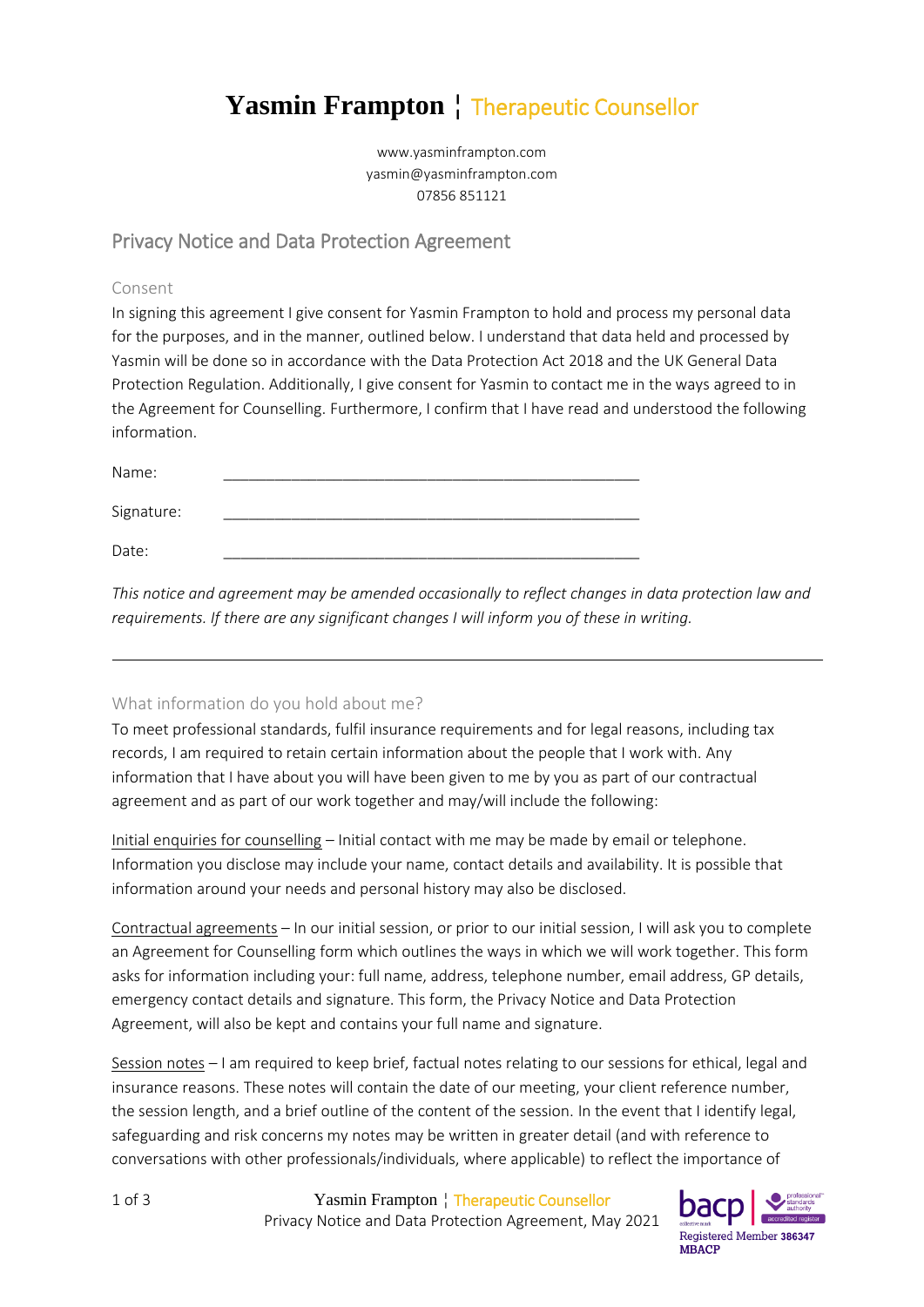such issues. I may also make separate, additional notes (which I call process notes) after our sessions - I use these to make sense of our work together and as part of my supervision.

Financial records – For accounting and tax purposes I keep a record of payments, both incoming and outgoing, in a spreadsheet. Records of payments will also be visible via my bank account.

Contacts via email, text message or voice message – For the duration of our work together (and where deemed necessary in the light of legal, safeguarding and risk concerns) I may maintain communications that are made via email, text message or voice message.

#### Why do you hold this information?

- To provide you with the professional counselling service that you request of me
- To provide you with any information that is relevant to the provision of a professional counselling service
- To ensure that I am able to contact you to arrange, change and confirm appointment times, or to inform you of my non-attendance
- To meet you for online appointments and/or telephone sessions
- For accounting purposes so that I can track incoming payments, outgoing payments and other expenses
- To maintain up-to-date, accurate tax records
- To comply with professional, ethical and insurance requirements
- To comply with the law
- To ensure that I make full and proper use of supervision which is a professional requirement of all counsellors/psychotherapists in the UK

#### How is my information stored?

All hand-written notes, paper forms and hand-written communications are kept in a locked filing cabinet to which only I have access. Hand-written notes include: the Agreement for Counselling, the Privacy Notice and Data Protection Agreement, session notes and my personal process notes. Identifying documents, such as the Agreement for Counselling and the Privacy Notice and Data Protection Agreement are not stored directly alongside session notes or my personal process notes. Session notes are only identifiable by way of a unique client reference number and do not have your full name on them. My personal process notes do not contain names or personally identifying details. Where hand-written documents need to be transported (for example, to a supervision session) they are stored in a padlocked document wallet.

Any electronic records that I maintain are kept on an encrypted memory stick, such information may include: payment records, tax records, and the Agreement for Counselling and Privacy Notice and Data Protection Agreement which you may have sent to me as an attachment to an email (for example, if we are working online or on the telephone together). Whilst I try, as far as possible, to ensure the security of any information sent to me digitally, I cannot guarantee its security during transmission and so transmission via a digital medium is at your own risk. It is recommended that you ensure any personal information sent either in an email or via an attachment is encrypted and/or password protected. If you choose to password protect a document please send the attachment in one message and the password in a separate message. I use a highly secure, encrypted email account

2 of 3 Yasmin Frampton ¦ Therapeutic Counsellor Privacy Notice and Data Protection Agreement, May 2021